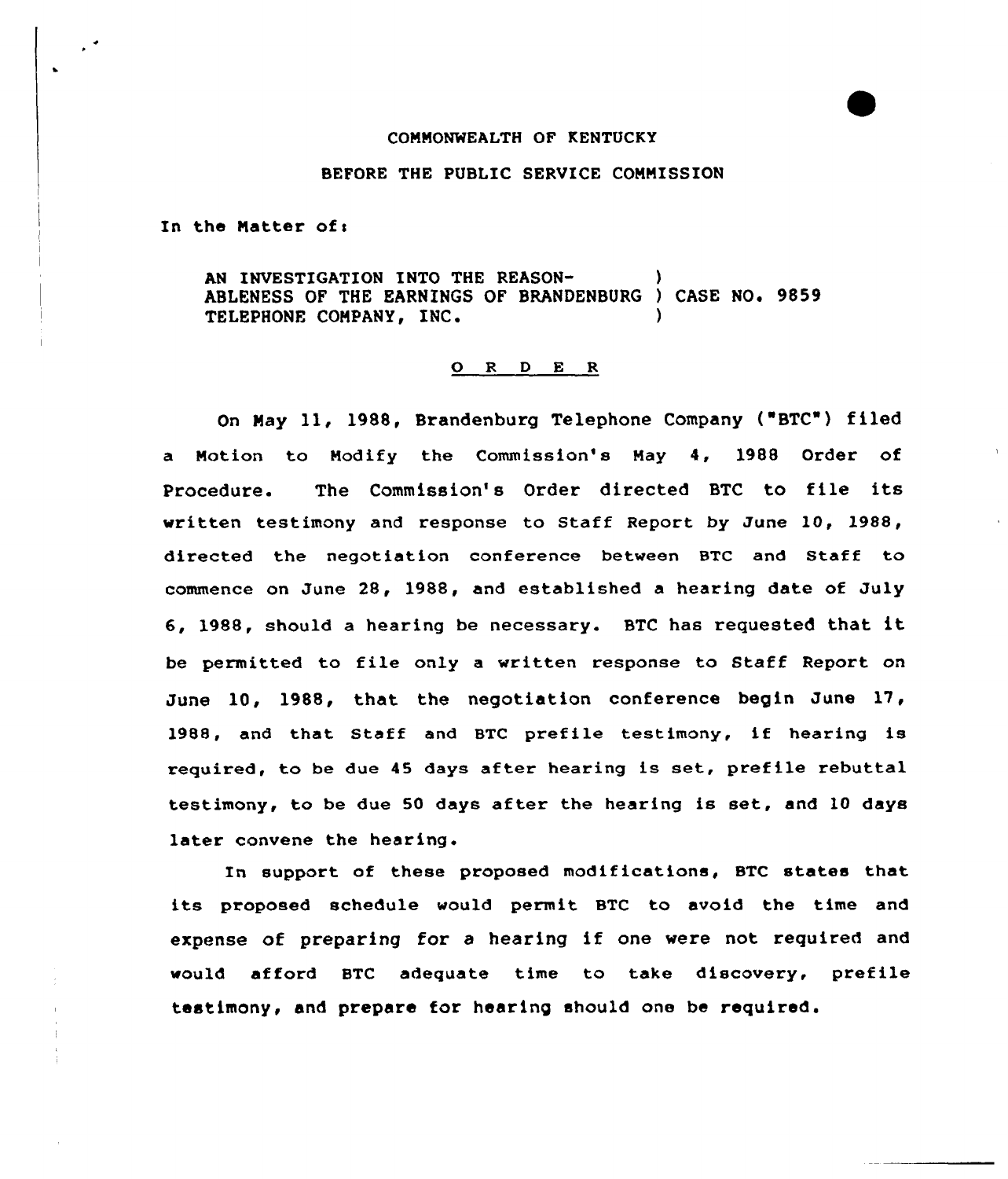In its Notion BTC mischaracterizes the nature of this investigation. The Commission initiated this investigation; it was not "brought by the Staff" as BTC suggests. The Staff is a participant to this proceeding, but does not bear the statutory burden of proof delineated in KRS 278.430, which on its face refers to standards of judicial review. BTC then cites Mayfield Gas Company v. Public Service Commission, Ky., 259 S.W.2d 8 (1953) for the proposition that "constitutional due process requires <sup>a</sup> fair and open hearing which shall include the utility's right to seasonably know the charges against it and the right to meet such charges by competent evidence. However, the Commission is of the opinion that these requirements have been maintained in this investigation. BTC has "known the charges against it" since the issuance of the Staff Report on January 15, 1988 and has more than sufficient time to "meet such charges by competent evidence" filing its testimony in response to the Staff Report.

BTC asserts that the procedural schedule is prejudicial for several reasons, however, the Commission strongly disagrees and offers the following comments. For the purpose of investigation, it has been commission practice to require utilities to file responses to information orders and to prefile testimony prior to negotiation conferences and/or hearings. Further, the Commission is of the opinion that BTC has been granted adequate and reasonable time for the preparation of <sup>a</sup> hearing, if <sup>a</sup> hearing ls required. If BTC is of the opinion that the amount of time currently allocated between the negotiation conference and the hearing is insufficient, then the Commission encourages BTC to

 $-2-$